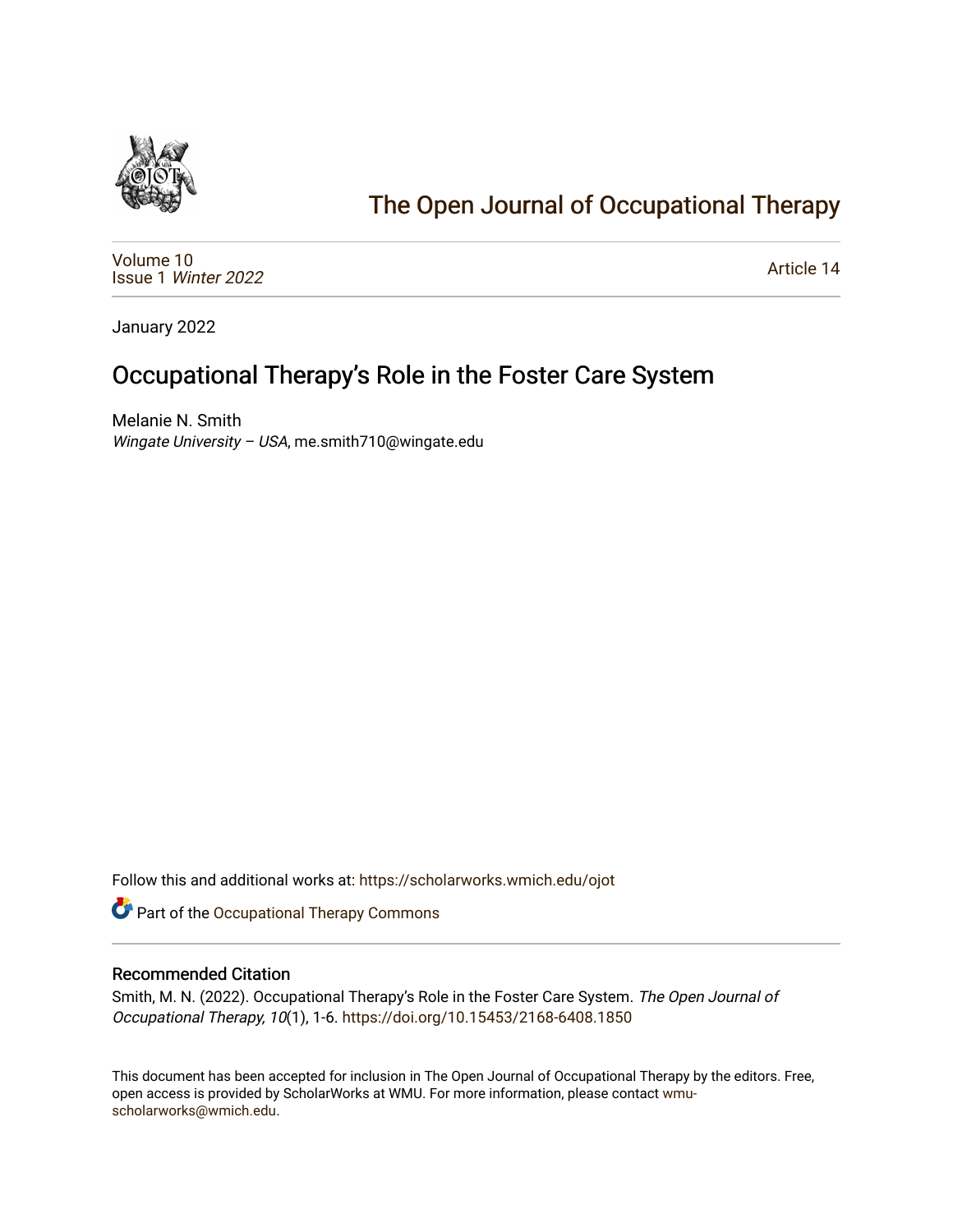### Occupational Therapy's Role in the Foster Care System

### Abstract

Children and youth who spend time in the foster care system face a variety of obstacles perpetuated by childhood trauma and limitations in service provision. Literature regarding this population demonstrates challenges, including the inability to form attachments and productive peer relationships, deficits in cognition and educational performance, and unpreparedness upon transitioning from the system. In addition, literature demonstrates the significantly increased prevalence of mental health challenges among those in foster care. Parents of foster children report inadequate services and supports to address the ongoing ramifications of a child raised in a constant state of traumatic stress. Following a depiction of the challenges, a solution in the form of occupational therapy services is demonstrated in this paper. The distinct value of occupational therapy is presented along with implications for this population in the scope of practice, thus highlighting an opportunity to expand service provision in this regard. This Opinions in the Profession paper seeks to demonstrate the possibility and importance of establishing a permanent role for occupational therapy in the child welfare system by presenting a review of several challenges at various levels in the system followed by a detailed depiction of the profession's role in this future opportunity.

### **Comments**

The author declares that they have no competing financial, professional, or personal interest that might have influenced the performance or presentation of the work described in this manuscript.

### Keywords

attachment, child welfare system, cognition, services, transitioning

### Cover Page Footnote

I would like to thank Melissa M. Sweetman, PhD, OTD, OTR/L, CLA, for her support and guidance throughout the writing process.

# Credentials Display

Melanie N. Smith, OTDS

Copyright transfer agreements are not obtained by The Open Journal of Occupational Therapy (OJOT). Reprint permission for this Opinions in the Profession should be obtained from the corresponding author(s). Click [here](https://scholarworks.wmich.edu/ojot/policies.html#rights) to view our open access statement regarding user rights and distribution of this Opinions in the Profession.

DOI: 10.15453/2168-6408.1850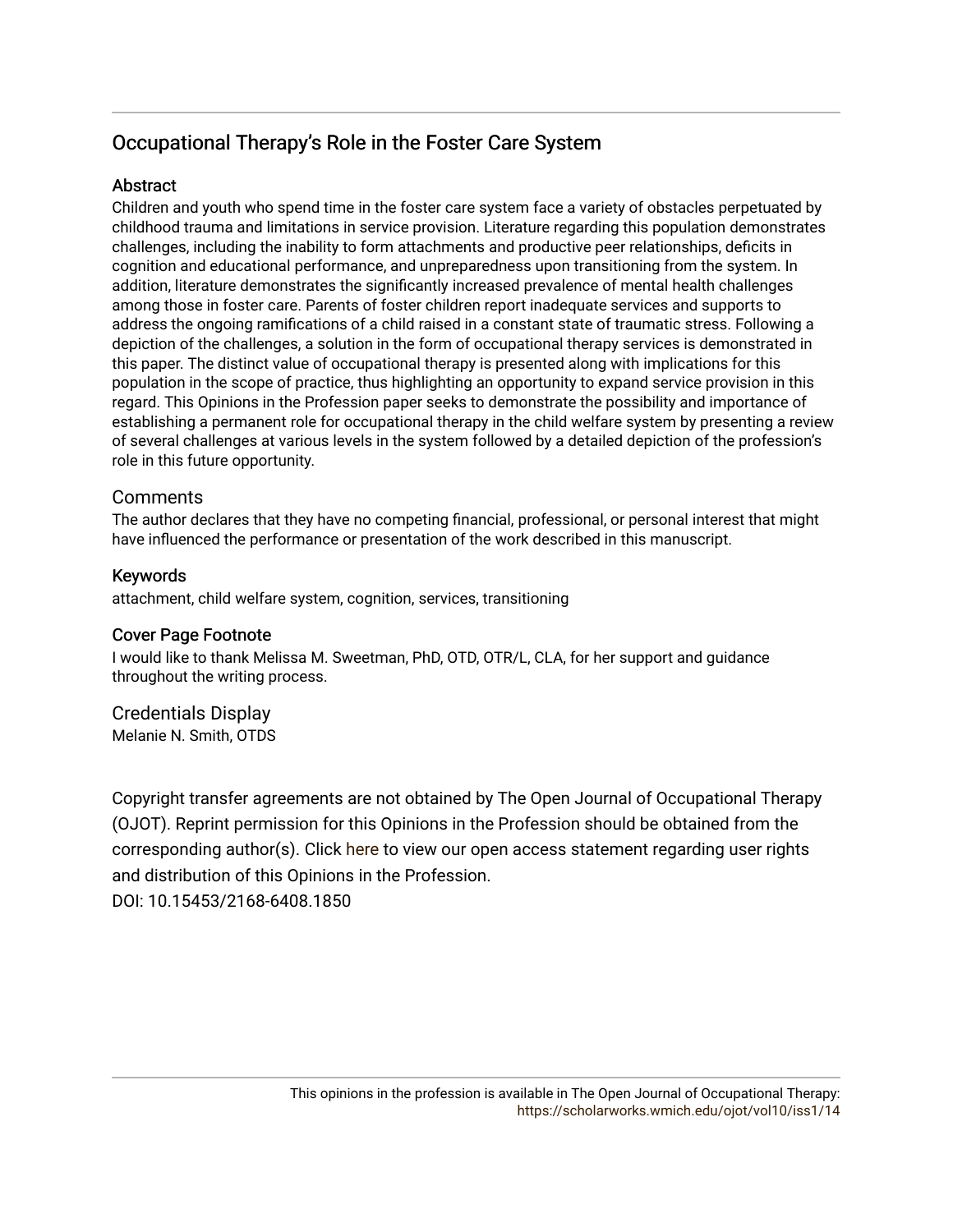In the United States, over 400,000 children spend time in foster care each year with nearly half of these children living in a family home with someone who is not a relative (U.S. Department of Health and Human Services Children's Bureau, 2019). When a child is removed from their home and placed in foster care, the reason surrounding this removal is generally related to some form of abuse creating an unsafe home environment. The most common circumstances associated with a child's removal from the home include neglect, abandonment, inadequate housing, child behavior problems, physical abuse, sexual abuse, parental incarceration, and parental drug or alcohol abuse (U.S. Department of Health and Human Services Children's Bureau, 2019).

Each of these reasons for removal demonstrates childhood trauma, and for children who are repeatedly exposed to trauma early in life, as is the case for those requiring removal from their home, traumatic stress is a likely occurrence (National Child Traumatic Stress Network [NCTSN], n.d.). The subjective nature of trauma makes it difficult to understand a child's stress response. However, The National Child Traumatic Stress Network outlines core concepts for understanding traumatic responses to aid in this process (2012). As described by these concepts, traumatic experiences are complex and produce various reactions that often appear maladaptive in nature. Children living in a constant state of traumatic stress experience prolonged emotional duress, changes in behavior, deficits in self-regulation, challenges with forming attachments and productive peer relations, inability to maintain sustained attention, and lower rates of academic success (Bartlett & Smith, 2019; NCTSN, n.d., 2012). Furthermore, children who spend time in foster care have an increased prevalence of mental health challenges as compared to their peers (Barnett et al., 2018; Leve et al., 2012; Lotty et al., 2020; Morton, 2018). Beyond the inability to cope with trauma, the prolonged impact of stressors can also cause neurological changes and increase cognitive deficits (Leve et al., 2012; Lotty et al., 2020; NCTSN, 2012).

While foster care is a system designed to protect children, the reason a child is placed in this system is the direct result of a negative experience that has the potential to produce long-term issues. Although many positive foster families exist, some individuals who serve as foster parents may have limited access to services to aid in managing the stresses accompanying traumatized children (Barnett et al., 2018). A theme from a mixed methods study using focus groups (*N* = 27) revealed that foster and adoptive parents reported feeling unprepared to manage the challenging behaviors their children display and desired further training (Barnett et al., 2018). Since a child's traumatic experience influences the entire caregiving unit, the caregivers' own distress in managing the situation can impair their ability to provide appropriate support (NCTSN, 2012). Even with a great desire to display compassion, the stress of the situation can be consuming for foster parents and lead to possible termination of their role, which further exacerbates the child's challenges since another placement will be required (Lotty et al., 2020).

As evidenced by the severity and complexity of responses children in the foster care system display, a significant need exists for expanded service provision for this population. Occupational therapists are distinctly qualified to intervene with these challenges because they are skilled in using meaningful, everyday activities, referred to as occupations, in a variety of areas to facilitate growth, healing, and enhanced performance capacity (American Occupational Therapy Association [AOTA], 2020). Occupational therapists also have a background in mental health and trauma-informed care, further strengthening the support for this profession to play a role in foster care.

While professionals such as social workers and psychologists presently serve children impacted by trauma, key philosophies and principles of the occupational therapy (OT) profession present a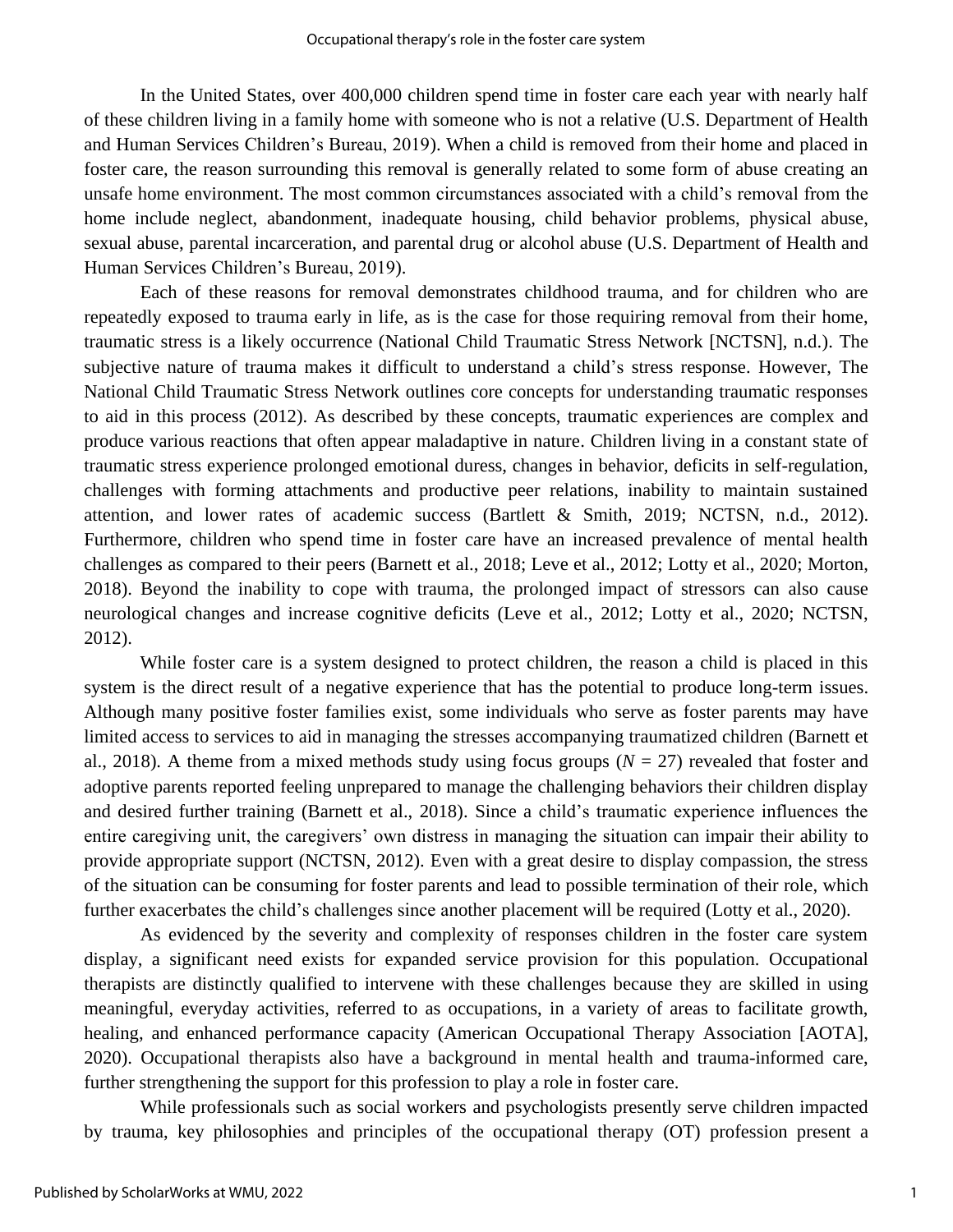distinct opportunity to address multiple areas of need, including the impact of childhood trauma. The philosophy of OT recognizes the innate need humans have to engage in occupations that are dependent on an interconnectedness to the environment (Hooper & Wood, 2019). For children in foster care, trauma extends into multiple areas of their lives making it difficult for them to respond appropriately amid their frequently changing environment (NCTSN, 2012). The principle of recognizing the environment's impact on participation in occupations provides a holistic perspective and distinguishes occupational therapists from other professionals trained to address childhood trauma. Through the use of profession-specific ecological models, occupational therapists understand that an environment can either promote or hinder successful performance. Each child has a different set of circumstances surrounding the context of their needs, requiring an emphasis on the individualization of intervention from a clientcentered approach (Brown, 2019). In addition, the OT scope of practice allows occupational therapists to address specific areas of need for foster children, including attachment formation and peer relationships, cognition and educational performance, and the transition to independent living.

### **The Need: Attachment Formation and Peer Relationships**

One of the most important skills a young child develops in infancy and toddlerhood is the ability to form secure attachments with caregivers. Attachment relationships allow a child to feel safe and regulate their emotions, because they know their needs are going to be met (Lind et al., 2017). However, children in foster care are taken away from caregivers and often moved around to different families making it difficult to form these attachments (Leve et al., 2012; NCTSN, 2012). As these young children age, the impact of the limitations in attachment relationships can carry over into challenges with peer relationships. Children and adolescents in the foster care system may resort to using survival behaviors because of their instability in relationships (Lotty et al., 2020). While these behaviors provide a sense of protection amid the trauma, they can serve as a hindrance to healthy relationship formation (Lotty et al., 2020). Despite the potentially detrimental long-term impact, there are limited and inconsistent services for foster families to address attachment, social relationships, and the maladaptive behaviors typically present, indicating a need to expand service provision to address these needs (Barnett et al., 2018).

### **The Need: Cognition and Educational Performance**

The repeated exposure to trauma in its variety of forms can have detrimental effects on neurobiology, especially when occurring early in life (Leve et al., 2012; Lotty et al., 2020; NCTSN, 2012). A child's brain development is influenced by the repeated activation of the body's stress response system with the increased release of glucocorticoids, which can have adverse neurological effects (Cross et al., 2017). For example, executive functions, including working memory, cognitive flexibility, and inhibitory control are hindered by childhood trauma because of the disruption of the pathways to the prefrontal cortex (Cross et al., 2017).

Disruptions in brain development often produce deficits in cognitive functioning that can carry over into educational performance. A quasi-experimental trial conducted by Bucker and colleagues (2012) compared school aged children who had experienced early trauma and resided in a child welfare system ( $n = 30$ ) with children who had not ( $n = 30$ ) while matching for age to provide a control. Each child completed the Wechsler Intelligence Scale for Children – III Edition (WISC-III) and the Wisconsin Card Sorting Test to evaluate cognitive functioning (Bucker et al., 2012). Statistically significant results indicated that children who experienced trauma scored lower on the Digits Span Test and the Continuous Performance Test of the WISC-III ( $p = .005$  and  $p = .022$ , respectively). While this appears to suggest that results were not noted in each subtest, an additional cause for concern was a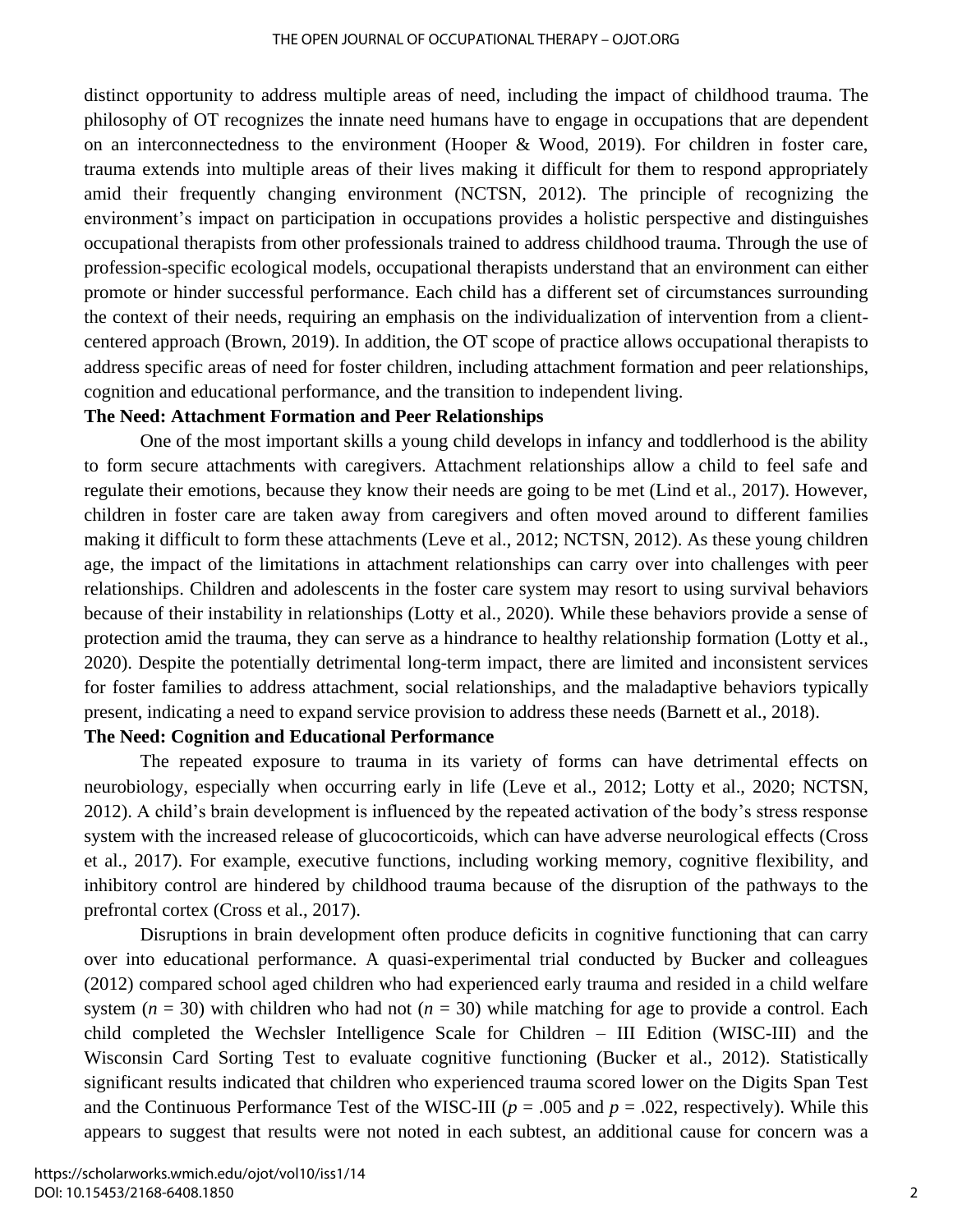discrepancy with the years of schooling between the two groups. Children who experienced trauma had fewer years of education, likely the result of neglect associated with not being taken to school and the instability of living situations causing schools to be switched mid-year and grades often repeated (Bucker et al., 2012). Furthermore, children with trauma revealed higher rates of symptoms, including irritability, anxiety, and conduct disorder when compared to those without trauma, demonstrating potential factors that can negatively influence school performance (Bucker et al., 2012).

In addition, individuals who grew up having spent time in the foster care system are at a significant disadvantage when it comes to obtaining a college degree. Foster youth endure several barriers to educational achievement at the college level (Morton, 2018). These barriers include a lack of independent decision-making skills because of a prolonged dependency on the welfare system, limited financial support, and low performance in high school hindering acceptance at universities. In addition, these youth often do not receive proper guidance regarding life skills from adult figures (Morton, 2018). Furthermore, results from a 4-year longitudinal study using a phenomenological design with foster alumni  $(N = 21)$  revealed a theme that mental health barriers, particularly in the form of sustaining a healthy emotional state, were a large contributing factor to college success (Morton, 2018). These individuals also stated concerns with self-harm and managing anger along with other distressing emotions (Morton, 2018). This presents challenges both in the academic aspect of college as well as the relational aspect, demonstrating a need for cognitive and education-based interventions for those who have spent time in foster care.

### **The Need: Transitioning Out of the System**

When individuals in the foster care system reach approximately 18 years of age, they age out of the system and generally receive minimal to no additional support. In some instances, they may receive support until the age of 21, but typically young adults around this age are now thrust into the world on their own with no safety net to fall back on should they fail and require assistance (Armstrong-Heimsoth et al., 2020). Individuals coming from an unstable childhood and home life are generally ill-equipped to take on the full weight of adulthood at this age (Gypen et al., 2017). Therefore, the transition to adulthood is particularly challenging for this population because of the lack of family and financial support. This presents an issue of occupational injustice as well, which means foster youth have unfair and limited access to resources necessary for meaningful participation in life because of the challenges breeding from the inequitable system in which they are raised as compared to their peers raised outside of the system (Paul-Ward, 2009).

Gypen and colleagues (2017) conducted a systematic review  $(N = 32)$  regarding the challenges most experienced by individuals who have spent time in the foster care system. The results indicated the greatest concerns for young adults leaving the foster system involve lower rates of graduation at both the high school and college level, lower rates of employment and lower paying jobs, homelessness, increased prevalence of mental health and substance use disorders, and increased challenges with criminal behavior resulting in incarceration (Gypen et al., 2017). Each of these challenges are interrelated and often comorbid while influencing one another, thus further exacerbating the challenges experienced.

Furthermore, there is limited support regarding life skills education for these youth as evidenced by a preliminary mixed-methods study  $(N = 16)$  conducted to address perspectives of transitioning to adulthood after foster care along with the impact of social supports and resiliency (Armstrong-Heimsoth et al., 2020). The results from those interviewed indicated a desire for transition services to begin earlier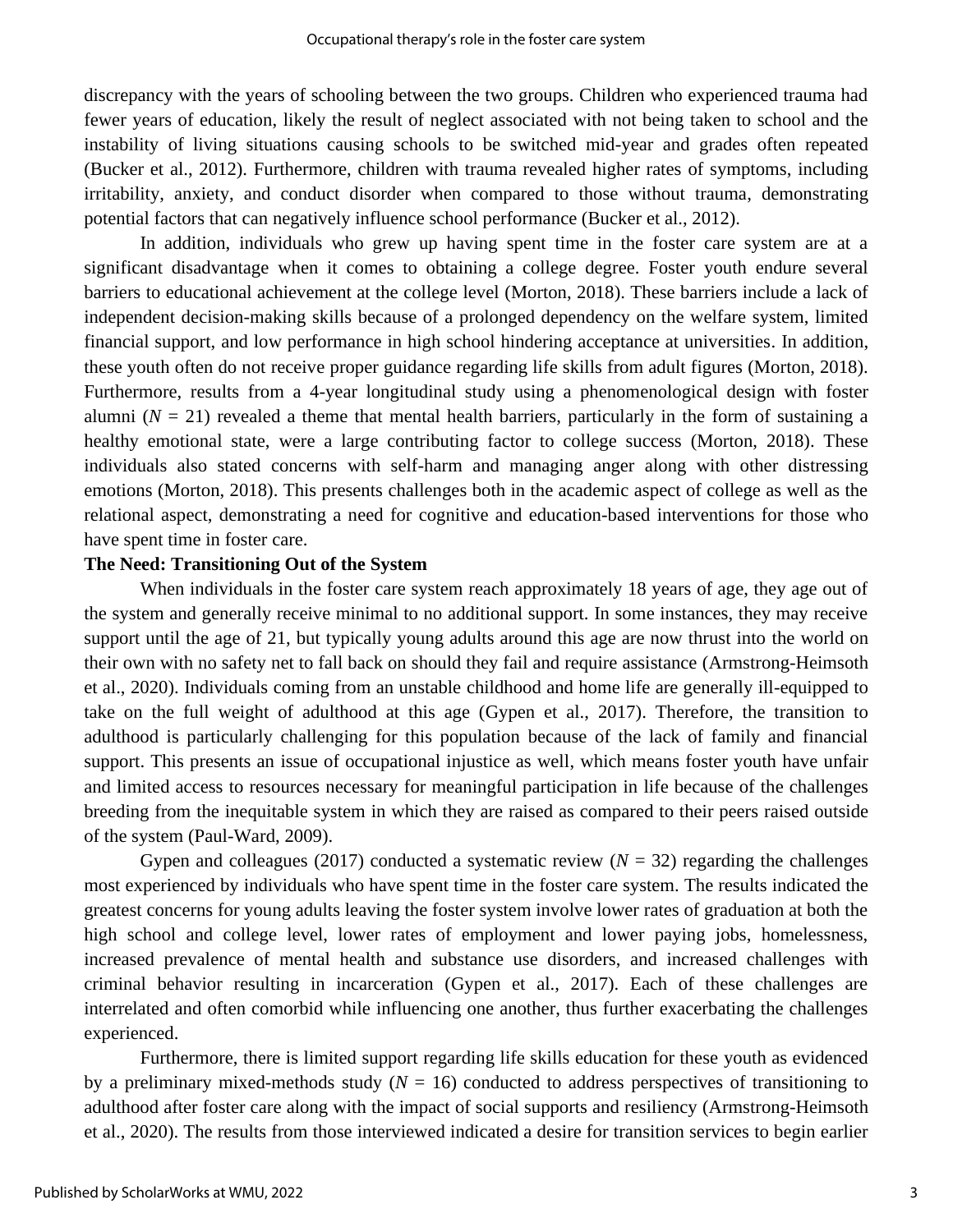and to address a variety of life skills, including home management, financial management, relationship skills, and other life skills necessary for independent living. Because of the inconsistency of service provision to target all aspects of concern, a provider skilled in each of these elements is warranted, and OT's scope of practice entails all such avenues indicating its relevance to address this issue more permanently.

### **The Solution: OT's Role to Meet These Needs**

As demonstrated by the research, children in foster care experience multiple challenges growing up in the system with insufficient supports provided. Therefore, a profession whose scope of practice spans across these areas of need is necessary for this population. According to the *Occupational Therapy Practice Framework: Domain and Process*, occupational therapists have distinct training to address the whole person as a means of promoting participation in occupations needed for daily life (AOTA, 2020). Occupations are defined as any activity done to occupy one's time while bringing purpose and meaning to life. Occupations are vital for an individual's health and central to their identity. Occupational therapists possess unique skills to use occupations as a means of intervention to target a variety of physical, cognitive, and mental health needs (AOTA, 2020).

As previously mentioned, children in the foster care system experience challenges with attachment and peer relationships because of the instability of their upbringing. These children are often wary of everyone and have not seen appropriate social relationships modeled, making it difficult for them to trust others and form healthy relationships. In addition, children in foster care typically have a hard time effectively expressing their feelings and emotions and controlling their responses (AOTA, 2017). These challenges can impact play skills with peers making it difficult to productively engage with others (Leve et al., 2012). OT acknowledges the importance and value of social participation and relationships in an individual's life and includes this as one of the categories of occupation in the *Occupational Therapy Practice Framework: Domain and Process* (AOTA, 2020). Play is also categorized as an occupation, thus demonstrating evidence that OT can address these challenges for those in foster care (AOTA, 2020).

A randomized controlled trial  $(N = 49)$  evaluated the effectiveness of an intervention using peerplay not only to increase peer interaction skills but also to target executive function skills such as working memory, planning, organization, and emotional control (Esmaili et al., 2019). The intervention was designed from an OT perspective using the Model of Human Occupation and included multiple elements of play while targeting executive functioning skills. Results indicated that parents perceived a statistically significant increase in both categories of executive functioning, including behavior regulation and metacognition ( $p = 0.01$  and  $p = 0.002$ , respectively). An OT-based approach can simultaneously address the challenges of peer relationships and executive functioning to support those in foster care as they engage in meaningful, age-appropriate, and role specific occupations.

Another area of concern that can be addressed by OT is education. Whether it is challenges related to the cognitive deficits resulting from the trauma experienced, the impact of changing schools, or planning for graduation and college by exploring interests, occupational therapists can play a role (AOTA, 2017). Specifically, occupational therapists can intervene in the school system to address cognitive and mental health challenges common for foster youth. One aspect involves facilitating motivation and fostering a growth mindset. Because of cognitive challenges, children typically view their learning abilities as poor resulting in discouragement (Schneck & O'Brien, 2020). Addressing the mental health aspect of education can promote increased self-efficacy giving foster youth more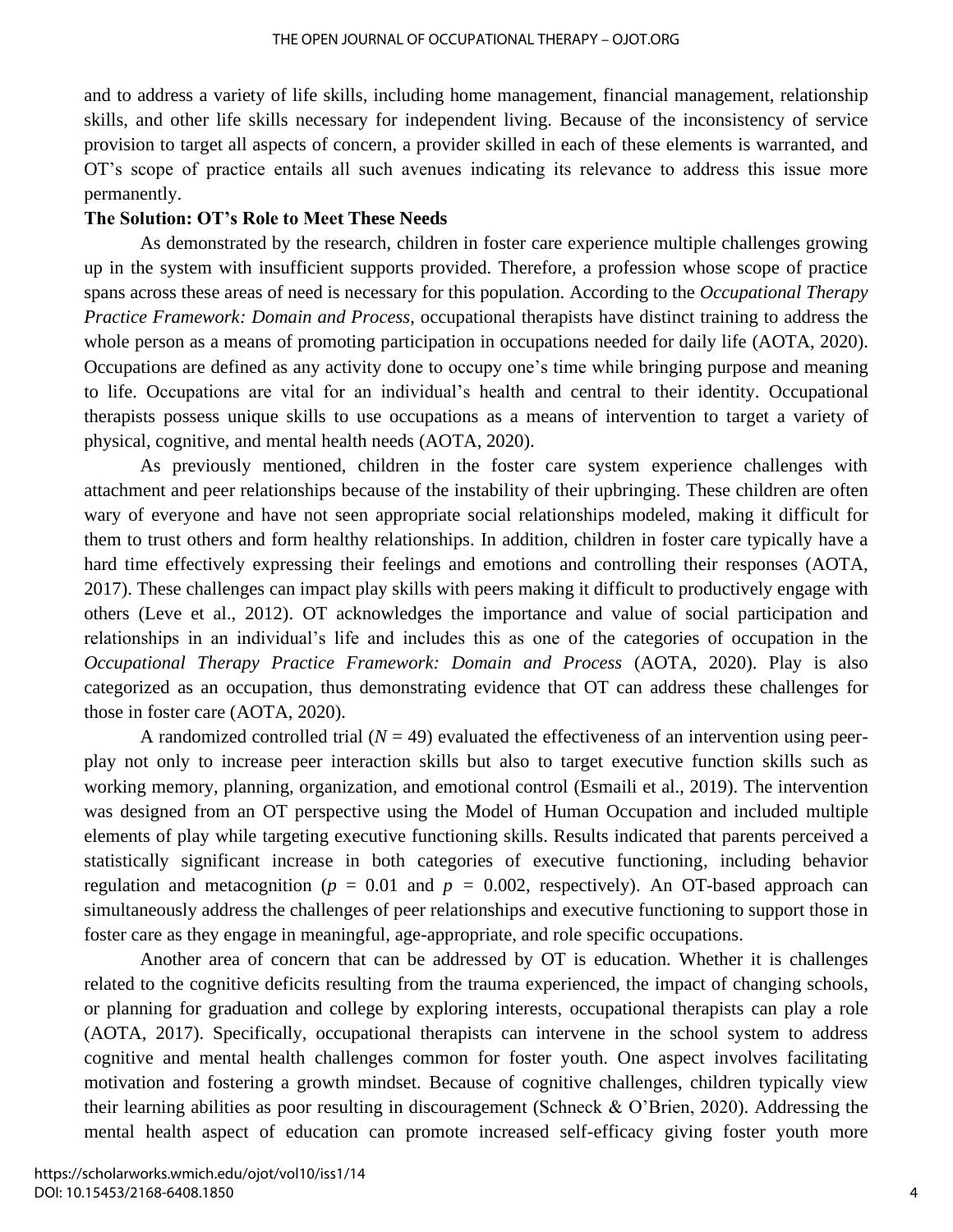ownership and independence in their academic abilities. In addition, cognitive-functional interventions can be incorporated to promote skill-acquisition for optimal school performance. As foster youth enter high school, vocational aspirations can also be explored using career inventories to develop interventions to prepare them for the transition to secondary education (Schneck & O'Brien, 2020). Because of the inclusion of cognition and mental health considerations in the OT scope of practice, this profession is distinctly qualified to intervene in this capacity for foster youth.

Occupational therapists can also address life skill development for foster youth preparing to live independently. As youth age out of the system, they take on many responsibilities they are likely illequipped to handle because of limited experience with learning life skills (AOTA, 2017; Paul-Ward, 2009). OT refers to necessary life skills as instrumental activities of daily living and examples include managing finances, maintaining a home, and preparing meals (AOTA, 2020). Even though the child welfare system is required to aide foster youth in the transition process, opportunities are typically limited for hands-on practice with essential skills, making it difficult for carryover of learning to occur (Paul-Ward, 2009). Occupational therapists recognize the need for hands-on practice to increase confidence and competence and can design programs that allow for such opportunities. In addition, occupational therapists are uniquely qualified to address transitional needs because of an understanding of how such services not only expand independence but also pursue occupational justice which bridges the gap between foster youth and their peers (Paul-Ward, 2009).

Each of the overarching areas of need for those in foster care can be addressed by OT, demonstrating support for the inclusion of the profession in the system. Beyond service provision, OT could serve as an avenue of consistency for foster children accustomed to change since occupational therapists can address areas of need in each life stage for children in the system. In addition to providing direct support to those in foster care, occupational therapists can provide indirect services by training teachers, foster parents, and other members of the child welfare system on how to support these individuals and address their various needs. Furthermore, occupational therapists possess skills of advocacy that can be used to encourage legislators to increase funding and create opportunities for the profession to take on a more permanent role with this population (AOTA, 2020).

### **Conclusion**

Growing up in foster care leaves an individual with numerous challenges to overcome from an emotional, cognitive, and mental health perspective. Trauma exposure and an unstable childhood leaves an imprint on a child's life that can persist into adulthood when left unaddressed leading to further discrepancies among peers. Current research clearly demonstrates a systemic need for change for this population to target various needs while providing a sense of stability for those who are all too familiar with instability. As a profession that uses innovation and creativity to empower individuals to adapt and live in a way that fulfills all necessary roles while engaging in all desired occupations, OT should play a larger role in the foster care system. Through advocacy efforts, determination, and a willingness to produce change, occupational therapists can emerge into a new practice setting by establishing permanency for service provision throughout all stages of foster care.